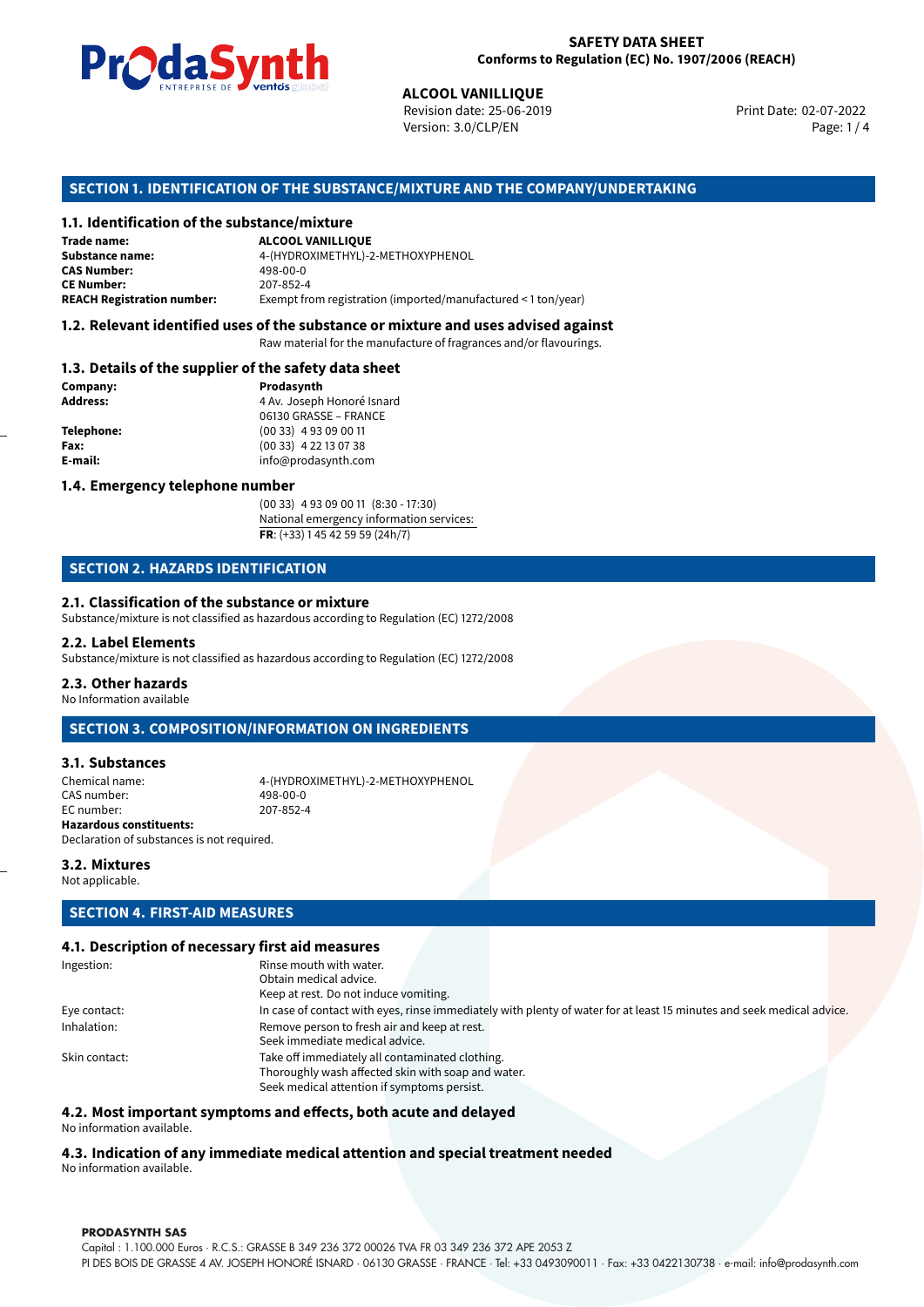

**ALCOOL VANILLIQUE**<br>Revision date: 25-06-2019 **Print Date: 02-07-2022** Version: 3.0/CLP/EN Page: 2 / 4

# **SECTION 5. FIRE-FIGHTING MEASURES**

# **5.1. Extinguishing Media**

Water spray, carbon dioxide, dry chemical powder or appropriate foam. For safety reasons do not use full water jet.

### **5.2. Special hazards arising from the substance or mixture**

Known or Anticipated Hazardous Products of Combustion: Emits toxic fumes under fire conditions.

### **5.3. Advice for firefighters**

High temperatures can lead to high pressures inside closed containers. Avoid inhalation of vapors that are created. Use appropriate respiratory protection. Do not allow spillage of fire to be poured into drains or watercourses. Wear self-contained breathing apparatus and protective clothing.

# **SECTION 6. ACCIDENTAL RELEASE MEASURES**

### **6.1. Personal precautions, protective equipment and emergency procedures**

Evacuate surronding areas. Ensure adequate ventilation. Keep unnecessary and unprotected personnel from entering. Do not breathe vapor/spray. Avoid contact with skin and eyes. Information regarding personal protective measures: see section 8.

### **6.2. Environmental precautions**

To avoid possible contamination of the environment, do not discharge into any drains, surface waters or groundwaters.

### **6.3. Methods and materials for containment and cleaning up**

Cover with an inert, inorganic, non-combustible absorbent material (e.g. dry-lime, sand, soda ash). Place in covered containers using non-sparking tools and transport outdoors. Avoid open flames or sources of ignition (e.g. pilot lights on gas hot water heater). Ventilate area and wash spill site after material pickup is complete.

### **6.4. Reference to other sections**

Information regarding exposure controls, personal protection and disposal considerations can be found in sections 8 and 13.

# **SECTION 7. HANDLING AND STORAGE**

### **7.1. Precautions for safe handling**

Do not store or handle this material near food or drinking water. Do not smoke. Avoid contact with the eyes, skin and clothing. Wear protective clothing and use glasses. Observe the rules of safety and hygiene at work. Keep in the original container or an alternative made from a compatible material.

# **7.2. Conditions for safe storage, including any incompatibilities**

Store in tightly closed and preferably full containers in a cool, dry and ventilated area, protected from light. Keep away from sources of ignition (e.g. hot surfaces, sparks, flame and static discharges). Keep away from incompatible materials (see section 10).

### **7.3. Specific end use(s)**

No information available.

# **SECTION 8. EXPOSURE CONTROLS AND PERSONAL PROTECTION**

## **8.1. Control parameters**

Components with occupational exposure limits: None known.

# **8.2. Exposure controls**

| Appropriate engineering controls: | Measures should be taken to prevent materials from being splashed into the body.                                                            |  |  |
|-----------------------------------|---------------------------------------------------------------------------------------------------------------------------------------------|--|--|
|                                   | Provide adequate ventilation, according to the conditions of use. Use a mechanical exhaust if required.                                     |  |  |
| Eye/Face protection:              | Chemical safety goggles are recommended. Wash contaminated goggles before reuse.                                                            |  |  |
| Hand Protection:                  | Chemical-resistant gloves are recommended. Wash contaminated gloves before reuse.                                                           |  |  |
| Body protection:                  | Personal protective equipment for the body should be selected based on the task being performed and the risks                               |  |  |
|                                   | involved.                                                                                                                                   |  |  |
| <b>Respiratory Protection:</b>    | In case of insufficient ventilation, use suitable respiratory equipment.                                                                    |  |  |
| Environmental exposure controls:  | Emissions from ventilation or process equipment should be checked to ensure they comply with environmental<br>protection legislation.       |  |  |
|                                   | In some cases, filters or engineering modifications to the process equipment will be necessary to reduce emissions to<br>acceptable levels. |  |  |

### **PRODASYNTH SAS**

Capital : 1.100.000 Euros · R.C.S.: GRASSE B 349 236 372 00026 TVA FR 03 349 236 372 APE 2053 Z PI DES BOIS DE GRASSE 4 AV. JOSEPH HONORÉ ISNARD · 06130 GRASSE · FRANCE · Tel: +33 0493090011 · Fax: +33 0422130738 · e-mail: info@prodasynth.com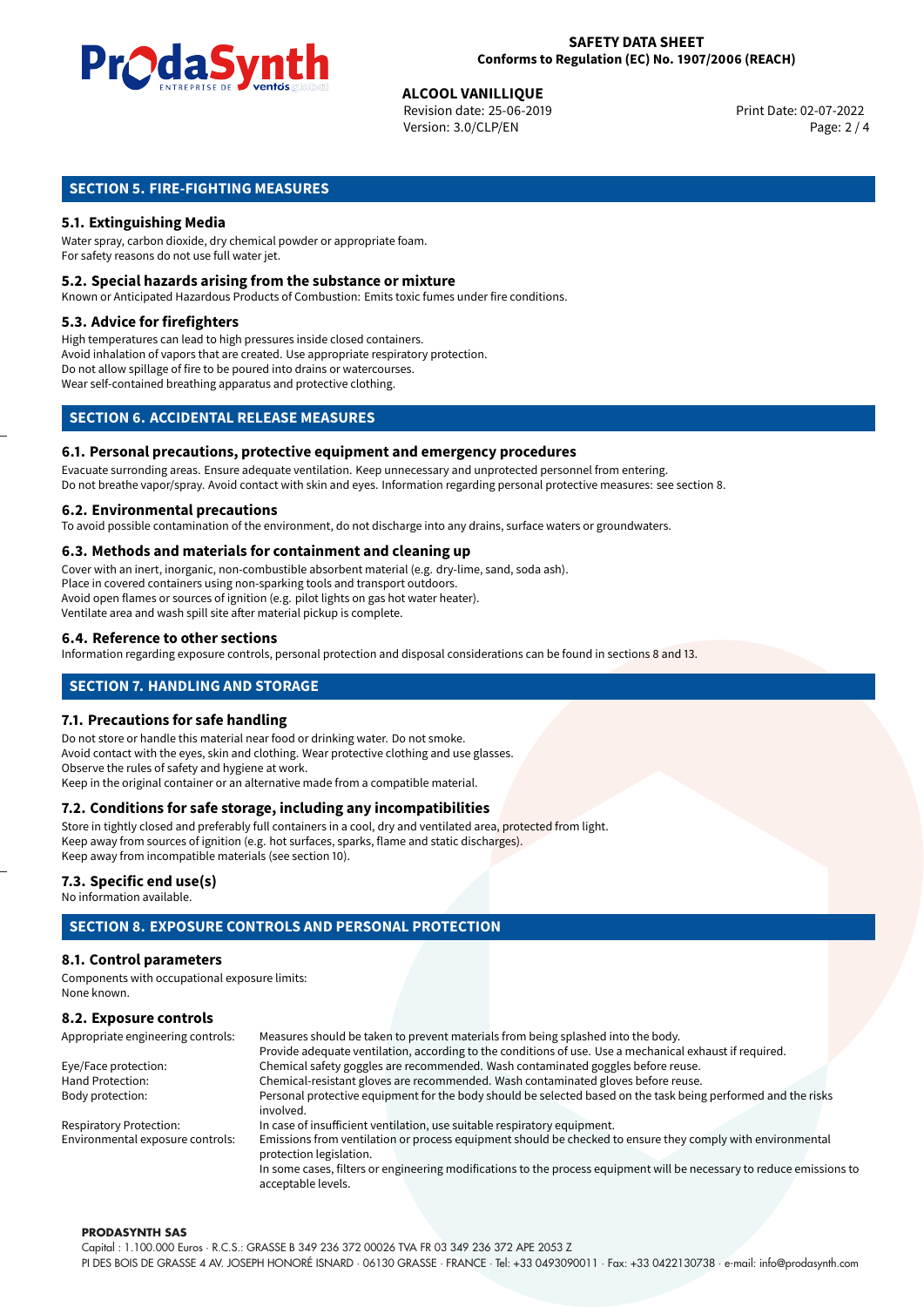

**ALCOOL VANILLIQUE**<br>Revision date: 25-06-2019 **Print Date: 02-07-2022** Version: 3.0/CLP/EN Page: 3 / 4

# **SECTION 9. PHYSICAL AND CHEMICAL PROPERTIES**

## **9.1. Information on basic physical and chemical properties**

Appearance: Solid Colour: Conforms to standard Odour: Conforms to standard Odour theshold: Not determined pH: Not determined Melting point/freezing point: 113-115 Boling point/boiling range: 313°C (760 mm Hg) Flash point: 142 °C Evaporation rate: Not determined Flammability: Not determined Lower flammability/Explosive limit: Not determined Upper flammability/Explosive limit: Not determined Vapour pressure: Vapour pressure: Not determined Vapour Density: Not determined Density: Not determined Relative density: Not determined Water solubility: Water solubility: SLIGHTLY INSOLUBLE IN WATER Solubility in other solvents: SLIGHLTY SOLUBLE IN ETHANOL Partition coefficient n-octanol/water: Not determined Auto-ignition temperature: Not determined Decomposition temperature: Not determined Viscosity, dynamic:  $\blacksquare$ Viscosity, kinematic: Not determined Explosive properties: Not determined Oxidising properties: Not determined

# **9.2. Additional information**

No information available.

# **SECTION 10. STABILITY AND REACTIVITY**

### **10.1. Reactivity**

No hazardous reactions if stored and handled as prescribed/indicated.

### **10.2. Chemical stability**

The product is stable if stored and handled as prescribed/indicated.

### **10.3. Possibility of hazardous reactions**

No hazardous reactions if stored and handled as prescribed/indicated.

### **10.4. Conditions to Avoid**

Conditions to Avoid: Excessive heat, flame or other ignition sources.

### **10.5. Incompatible materials**

Avoid contact with strong acids and bases and oxidizing agents.

### **10.6. Hazardous decomposition products**

During combustion may form carbon monoxide and unidentified organic compounds.

# **SECTION 11. TOXICOLOGICAL INFORMATION**

### **11.1. Information on toxicological effects**

| <b>Acute toxicity</b>                    | Based on the data available, the criteria for classification are not met. |
|------------------------------------------|---------------------------------------------------------------------------|
| <b>Skin corrosion/irritation</b>         | Based on the data available, the criteria for classification are not met. |
| Serious eye damage/irritation            | Based on the data available, the criteria for classification are not met. |
| <b>Respiratory or skin sensitisation</b> | Based on the data available, the criteria for classification are not met. |
| <b>Germ cell mutagenicity</b>            | Based on the data available, the criteria for classification are not met. |
| Carcinogenicity                          | Based on the data available, the criteria for classification are not met. |
| <b>Reproductive toxicity</b>             | Based on the data available, the criteria for classification are not met. |
| <b>STOT-single exposure</b>              | Based on the data available, the criteria for classification are not met. |
| <b>STOT-repeated exposure</b>            | Based on the data available, the criteria for classification are not met. |

### **PRODASYNTH SAS**

Capital : 1.100.000 Euros · R.C.S.: GRASSE B 349 236 372 00026 TVA FR 03 349 236 372 APE 2053 Z

PI DES BOIS DE GRASSE 4 AV. JOSEPH HONORÉ ISNARD · 06130 GRASSE · FRANCE · Tel: +33 0493090011 · Fax: +33 0422130738 · e-mail: info@prodasynth.com